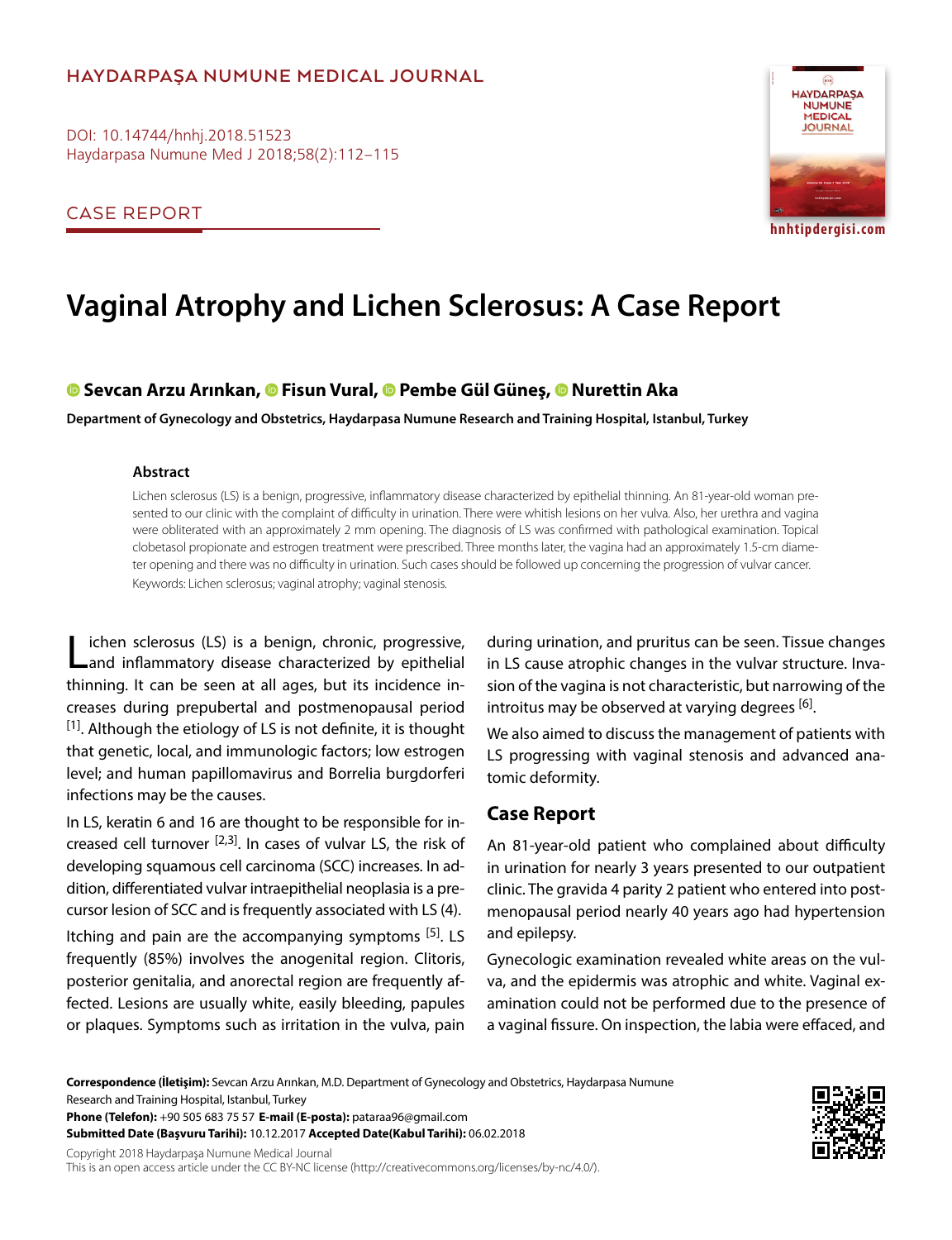the urethra and vagina were obliterated with an approximately 2 mm wide orifice. The urethral entry could not be seen. The catheter was placed, it slipped into vagina (Fig. 1). Transrectal ultrasound examination revealed a 40×50-mm uterus with the endometrium resembling a line with a fluid collection in it. Bilateral ovaries were not observed. Pathology results of the specimens obtained from mons pubis and labia minora were also compatible with LS.

The patient was started with topical clobetasol propionate-containing ointment twice daily and topical estrogen once daily. The patient was able to urinate more easily during the first month of the follow-up period. The vagina was dilated up to 0.5 cm, and the vulvar sulci started to become evident. The vaginal dilation was about 1.5 cm at 3 months of follow-up (Fig. 2). There was no need for regular dilation.

### **Discussion**

LS is localized in the anogenital region in 85%–98% of cases. The disease peaks during the prepubertal and postmenopausal periods. It localizes on sulcus interlabialis, labia major, labia minor, clitoris and its surroundings, perineum, and perineal body. Often, the genital mucosa is not involved. The vagina and cervix almost always remain intact. Itching is the most obvious symptom. There may be pain in the presence of erosion and fissure. Dyspareunia is seen in the case of introital stenosis. LS can be also asymptomatic and

can be detected by chance during genital examination. In infant girls, LS with anogenital lesion often manifests itself with itching and burning. Dysuria can also be seen. Also, perianal involvement is frequent in girls. Painful fissures cause constipation. Scar formation distorts the natural structure of the skin and anatomical region. Cicatrix formation may cause adhesions or even effacement of labia minora and can also lead to dysuria. The vestigial introitus in the vestibulum leads to constriction of the vaginal introitus and dyspareunia. Adhesions in the vicinity of clitoris also cause concealment of the clitoris. A painful pseudocyst may develop with the accumulation of keratinous debris in this region.

We present a quite advanced case of LS. The labium majus and minus were completely effaced and buried under the clitoral adhesions, and the vagina was completely obliterated. When we placed a 1–2-mm feeding tube through an orifice that we assumed to be urethral opening, we found that this was an obliterated vagina and the urethra was fused with anterior wall of vagina. The patient was able to urinate through vagina. In the literature, vaginal involvement has been very rarely reported in cases with vaginal stenosis. However, genital mucosa is preserved in classical involvement, and vaginal stenosis, as is in this case, develops as a result of labial fusion. Although vaginal dilatation is one of the treatment options that may be performed in advanced atrophic and fused cases like this one, if the uri-





**Figure 1.** Pretreatment appearance of the lesion. **Figure 2.** Appearance of the lesion at 3 months of follow-up.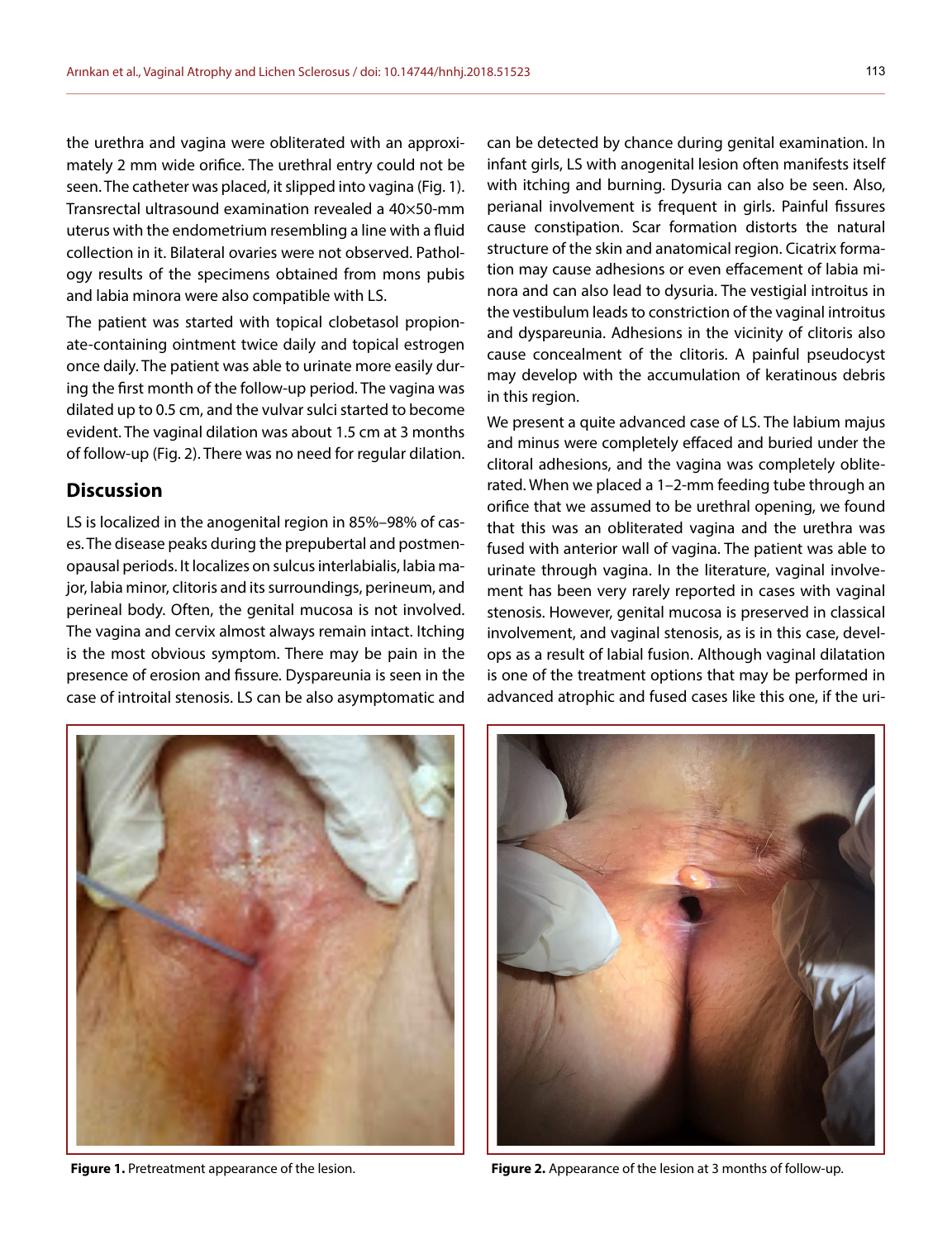nary obstruction can be eliminated, we think that it is better to wait for the effects of medical treatment.

Treatment of LS is performed to relieve the complaints of itching, pain, dysesthesia, and so on, and to prevent formation of anatomic defects and complications. Besides, it is also suggested that malignant transformation may be prevented by suppression of the inflammatory process <sup>[7]</sup>. Patients with vulvar LS are at increased risk of developing SCC<sup>[8]</sup>. Potent and very potent topical corticosteroids, such as mometasone furoate 0.05% ointment and clobetasol propionate 0.05% cream, are considered as effective firstline treatment alternatives. Corticosteroids exert anti-inflammatory, antipruritic, and vasoconstrictive effects in LS. Clobetasol propionate has been found to be superior to placebo when used in vulvar LS for 3 months, and side effects such as susceptibility to infection, atrophy, and contact dermatitis have not been reported. The total dose of potent topical corticosteroids should not exceed 30 g within 12 weeks. Topical corticosteroids should be discontinued if no response is obtained despite regular follow-up and treatment for 6 months [7].

Topical corticosteroids, particularly clobetasol propionate, are the gold standard for treatment. The opinions that the anti-inflammatory effect of mometasone furoate, which is a less potent topical corticosteroid, is stronger and has a longer duration of action may be an alternative to super potent topical corticosteroid therapy <sup>[9,10]</sup>. Although there is no consensus on the ideal treatment regimen for the administration of super potent topical corticosteroids, it is recommended that the patient should be initially treated for 6–12 weeks  $[10, 11]$ .

Topical calcineurin inhibitors may be used as a second-line treatment. However, these drugs are more expensive than topical corticosteroids, and there is insufficient data on their long-term safe use. Topical progesterone and testosterone treatment have been shown to be less effective than clobetasol treatment <sup>[12-14]</sup>.

Betamethasone therapy with calcitriol, calcipotriene, and calcipotriene plus betamethasone may be effective in localized sclerotic events <sup>[15]</sup>. Triamcinolone acetonide injection of 20 mg into thickened hypertrophic plaques per month for 3 months reduces patients' complaints <sup>[16]</sup>. Application of cryotherapy for genital lesions has also been shown to reduce symptoms. Laser therapy reduces symptoms but does not prevent recurrences. Retinoids decrease connective tissue degeneration. However, the use of these agents is limited due to their side effects such as cheilitis, xerosis, teratogenicity, elevated liver enzymes, elevated triglycerides, and alopecia [15].

Hydroxycarbamide is an antineoplastic agent used in myeloproliferative diseases, and it inhibits the proliferation of T lymphocytes and the production of gamma interferon. Administration of 1 g daily doses of hydroxycarbamide for 6 months in LS has been shown to reduce itching and pain  $[17]$ . Vitamin E supplementation and para-aminobenzoic acid have also been shown to reduce the complaints of patients [18].

Adult patients should be informed about the increased risk of SCC. Patients diagnosed with LS should be aware of the possibility of disease in other family members. If LS is thought to be related to autoimmune diseases; autoantibody and thyroid scanning should be done in case of clinical necessity. Taking pictures to evaluate the progression of the disease may be helpful  $[19]$ . In addition, pelvic examination, and inspection and palpation of vulva should be thoroughly performed. Palpable masses and ulcerations in the vulva and inguinal region and discolorations in the lesions should be evaluated, and biopsy material should be taken from the lesions that lead to the suspicion of vulvar cancer. Typically, SCC lesions are in the form of papules, nodules, or plaques, which may be solid, white, red or the same color as the skin. Erosion and ulceration may be seen at varying degrees.

Here, we shared the dramatic response of our patient who presented with advanced anatomic defects to the first-line topical treatment. However, it should be noted that this disease is a chronic event and that patients should be regularly followed up concerning the development of vulvar cancer.

**Informed Consent:** Written informed consent was obtained from the patient for the publication of the case report and the accompanying images.

**Peer-review:** Externally peer-reviewed.

**Conflict of Interest:** None declared.

**Authorship Contributions:** Concept: N.A., F.V.; Design: F.V., N.A.; Data Collection or Processing: F.V., P.G.G.; Analysis or Interpretation: F.V., S.A.A.; Literature Search: S.A.A.; Writing: S.A.A.

**Financial Disclosure:** The authors declared that this study received no financial support.

## **References**

- 1. McPherson T, Cooper S. Vulval lichen sclerosus and lichen planus. Dermatol Ther 2010;23:523-3[2. \[CrossRef\]](https://doi.org/10.1111/j.1529-8019.2010.01355.x)
- 2. Farrell AM, Millard Pr, Schomberg KH, Wojnarowska F. An infective aetiology for lichen sclerosus: Myth or reality? Br J Dermatol. 1997;137:25.
- 3. Neill SM, Staughton RCD, Lane EB, Leigh IM. The cytokeratin profile of normal vulval epithelium and vulval lichen sclero-